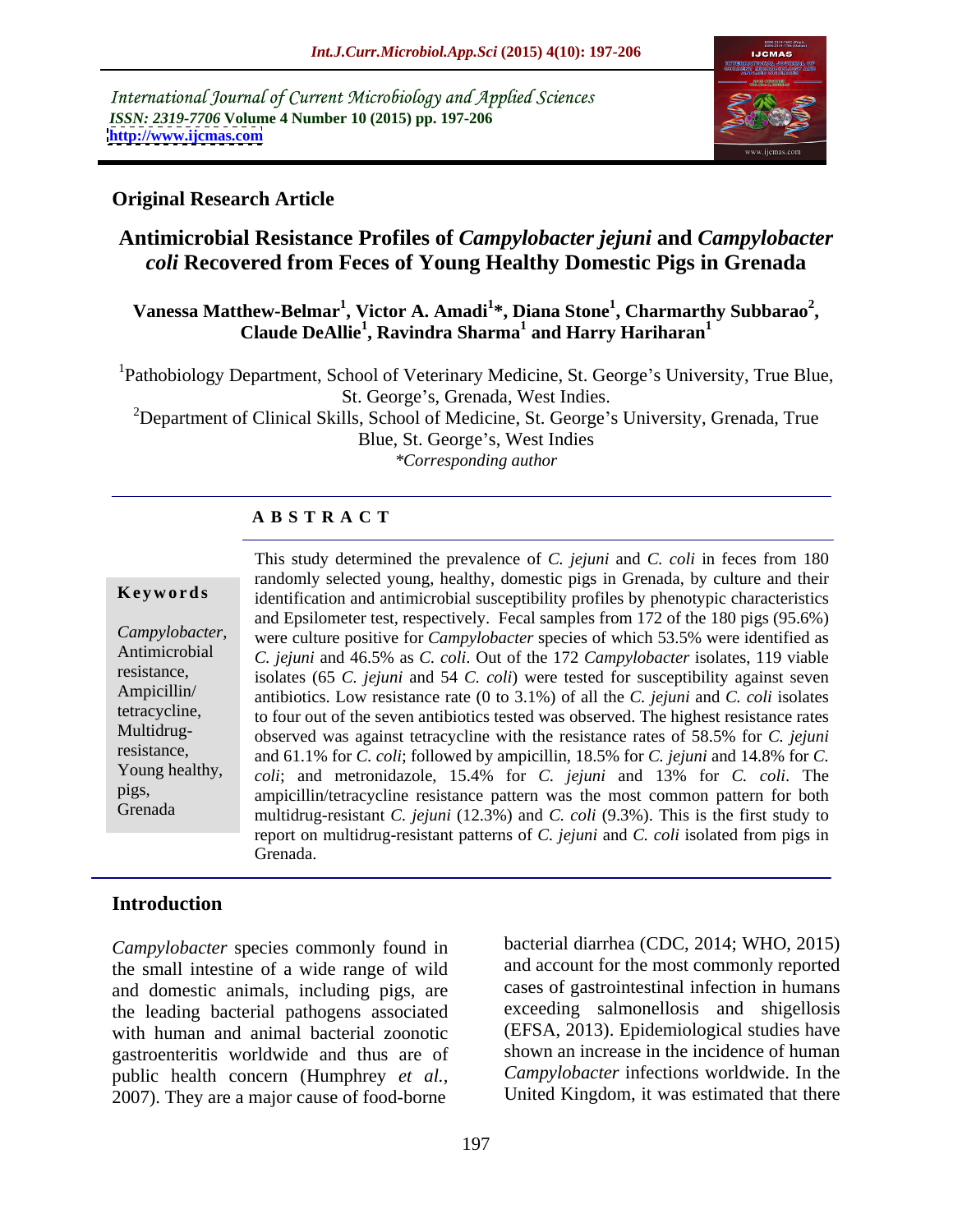were more than a million cases in 2008 and have shown that pathogenic *Campylobacter*  approximately 80,000 general practice (GP) cost of over a million dollars. In the Safety Authority (EFSA, 2013) reported that 2013) especially in the developing countries.

dose as low as 500 cells of *C. jejuni* (CDC, 2014). Majority of the infections are Grenada harbor antibiotic resistant compromised individuals, infection can (i.e. immunoproliferative small intestinal disease) or complications, such as reactive Thus, continuous monitoring of drug syndromes (EFSA, 2013). Infected animals

sheep and goats are carriers of *Campylobacter* species (WHO, 2015). The prevalence and antimicrobial resistance However, poultry and pigs have been patterns of *C. jejuni* and *C. coli* isolates from recognized as the major reservoirs of *C. jejuni* (Thakur and Gebreyes, 2005a, 2005b) previously reported (Ganchingco *et al.,* and *C. coli* (Ghimire *et al.,* 2014; Thakur and Gebreyes, 2005a) respectively. Studies resistance profile of *C. jejuni* and *C. coli*

2009. These cases were associated with species cause disease in pigs (Boosinger and consultations (Tam *et al.,* 2012).In 2011, prevalence of *Campylobacter* infections in the United States Centers for Disease humans and animals have been documented Control and Prevention (CDC) estimated in two neighboring islands of Grenada, that there were approximately 845,000 cases Barbados (Workman *et al.,* 2005; Workman of *Campylobacter* infections in the United *et al.,* 2006) and Trinidad (Adesiyun, 1999; States each year (Perez-Perez and Adesiyun *et al.,* 1992). In Grenada, there Kienesberger, 2013), resulting in an annual have been no published surveys on the European Union (EU), the European Food humans. However, previous studies have the cases of campylobacteriosis had animal species in Grenada, including sheep increased significantly with 220,209 and goats (Stone *et al.,* 2014), pigs confirmed cases in 2011. (Ganchingco *et al.*, 2012), poultry Campylobacteriosis is not a notifiable (Hariharan *et al.,* 2009; Miller *et al.,* 2010; disease in some parts of the world (EFSA, Stone *et al.,* 2013), and mongooses (Miller Hence cases are greatly underreported and in the gastrointestinal tract. Some of these thus the prevalence is underestimated. *Campylobacter* species were resistant to Human disease can occur with an infective treatment of *Campylobacter* infections in sporadic and attributed to *C. jejuni* followed *Campylobacter* species, the animals can by *C. coli* (Piccirillo *et al.,* 2014). However, shed the resistant organismsinto the in some cases, especially in immuno- environment. The emergence and spread of spread to the blood stream and advance to constitutes a contemporary worldwide life-threatening extra-intestinal infections problem that threatens the efficiency of arthritis, Guillain-Barré and Miller-Fisher resistance trends in zoonotic bacteria, are usually asymptomatic carriers (EUFIC, animals is necessary prior to making 2006).<br>
2006). decisions on appropriate steps to reduce<br>
Food animals such as pigs, poultry, cattle, animal products. In the Caribbean, the prevalence of *Campylobacter* infections in shown that both wild and domesticated (Ganchingco *et al.,* 2012), poultry *et al.,* 2014) harbor *Campylobacter* species antibiotics that are used in Grenada for the both humans and animals. As the animals in Grenada harbor antibiotic resistant antibiotic resistant zoonotic bacteria treatment of zoonotic bacterial infections.Thus, continuous monitoring of drug especially those associated with food decisions on appropriate steps to reduce drug resistance bacteria in animals and animal products.

> The prevalence and antimicrobial resistance patterns of *C. jejuni* and *C. coli* isolates from farmed pigs in Grenada have been 2012). Although the prevalence and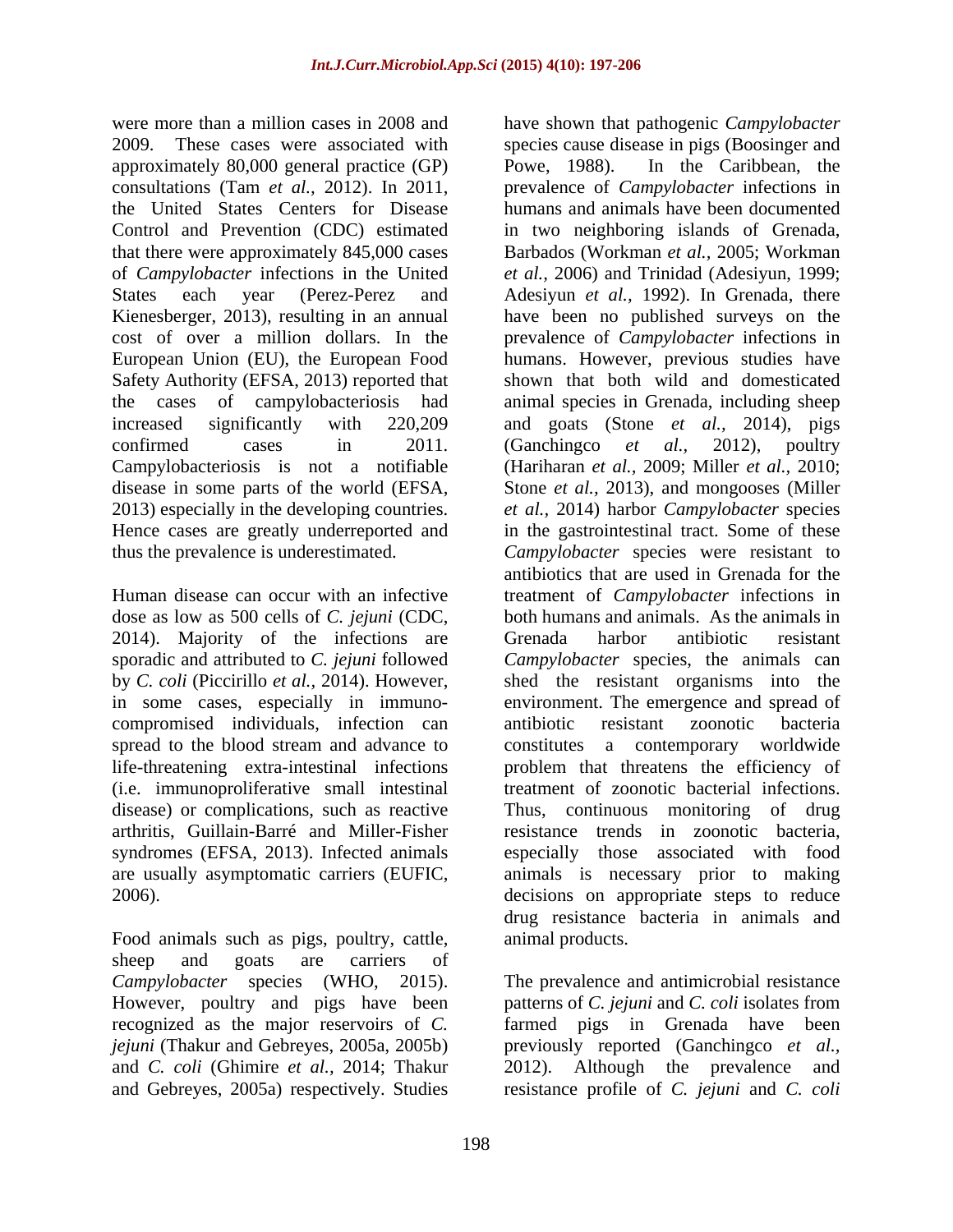recovered from pigs have been documented, white, mucoid flat appearance) was provide information on the emerging staining. The identification of resistance patterns of *C. jejuni* and *C. coli* to drugs that are currently used for the phenotypic characteristics (Nachamkin, both human and veterinary clinics in were subjected to biochemical tests

were collected and stored in a cooler with identified cultures were transferred into 10% University, School of Veterinary Medicine, three to four hours for the *Campylobacter*  species. At the time of sample collection, an identification number, date, age, sex and place of sample collection was recorded.

**Culture and phenotypic identification of** Ltd., Basingstoke, Hampshire, England) and *Campylobacter* **species:** Each rectal swab incubated microaerophilically using Campy sample was plated on campylobacter-blood-GasPak (BBL Becton Dickson and Co., free selective agar (CBF) containing Cockeysville, Maryland, USA) at 42°C for charcoal, cefoperazone and amphotericin B supplements (Oxoid Ltd., Basingstoke, for the antibiotic susceptibility test. This Hampshire, England). The plates were process yielded only 119 viable incubated under microaerophilic conditions Campylobacter isolates (C. *jejuni* (65) and using Campy-GasPak (BBL Becton Dickson *C. coli* (54)) out of the 172 frozen cultures. and Co., Cockeysville, Maryland, USA) at The viable *Campylobacter* isolates were 42°C for 48 hours. After incubation, one then tested for susceptibility to seven colony from each CBF plates with antibiotics: Ampicillin (AM), Tetracycline

continuous monitoring of the resistance subcultured on CBF plate for isolation of profile will reveal any change in the pure culture after confirmation of typical prevalence and the pattern of resistance and morphology of *Campylobacter* by Gram treatment of *Campylobacter* infections in 2003). To speciate the isolates, the cultures Grenada. The purpose of this study was to including catalase, oxidase (BBL, Becton, determine the current prevalence and Dickinson and Co., Sparks, MD, USA), and antimicrobial susceptibility profiles of *C.*  hippurate tests (Remel, Lennexa, KS, USA), *jejuni* and *C. coli* recovered from young and latex agglutination for *C. jejuni/coli/lari* healthy domestic pigs in Grenada. (JCL, Integrated Diagnostics, Baltimore, **Material and Methods their** susceptibility to nalidixic acid (30 mg) **Sample collection:** Between May and July using Mueller–Hinton agar with 5% sheep 2014, rectal swab samples were obtained blood. JCL positive isolates were considered from a total of 180 randomly selected young to belong to *C. jejuni/coli/lari* group. healthy domestic pigs of six to 12 weeks of Hippurate positive isolates were identified age, from randomly selected small scale as *C. jejuni*, and nalidixic acid susceptible, farms from six parishes of Grenada. The hippurate negative isolates as *C. coli*, and sampled pigs did not receive any antibiotics. Inalidixic acid resistant, hippurate negative Thirty rectal swab samples from each parish isolates as *C. lari*. The growths of pure and ice packs and transported to St. George's sterile skim milk in cryovials, and stored at bacteriology laboratory and cultured within testing was carried out. *C. jejuni* (ATCC covered from piece bare bare bare the present of the piece of the column of the column of the piece of the column of  $\gamma$  cannot and  $\gamma$  cannot and  $\gamma$  cannot and  $\gamma$  cannot and  $\gamma$  cannot and  $\gamma$  cannot and  $\gamma$  cann staining. The identification of *Campylobacter* was carried out based on key phenotypic characteristics (Nachamkin, subjected to biochemical MD, USA). All isolates were also tested for disk) and cephalothin (30 mg disk) (Oxoid) identified cultures were transferred into 10%  $85^{\circ}$ C until the antibiotic susceptibility 33291) was used as control.

**Antimicrobial susceptibility testing:** The frozen *Campylobacter* isolates were thawed, homogenized, inoculated into CBF (Oxoid 48 hours in order to resuscitate the isolates process yielded only 119 viable (TC), Erythromycin (EM), Ciprofloxacin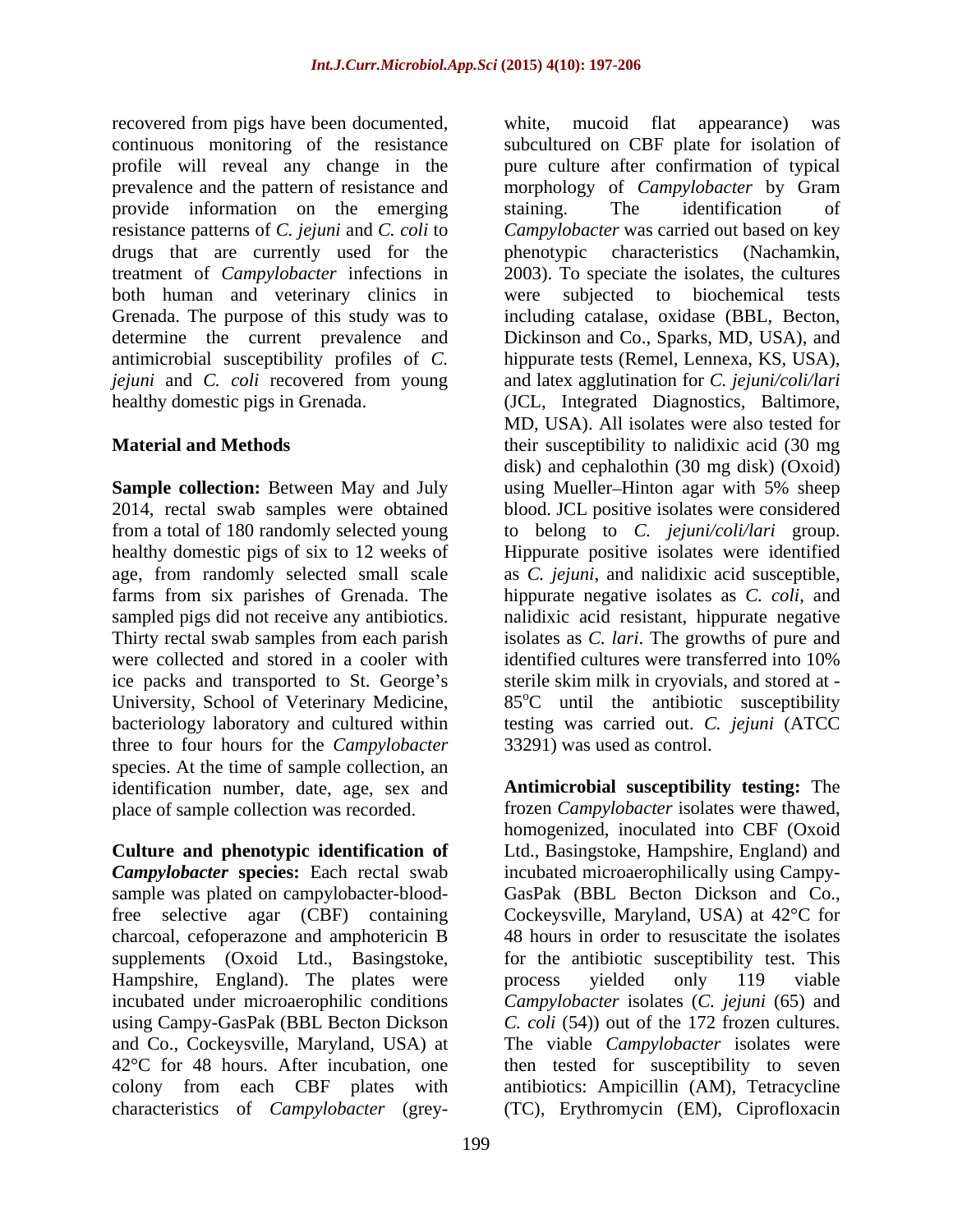(CI), Gentamicin (GM) Choramphenicol (CL), and Metronidazole (MZ) (AB Biodisk, Solna, Sweden) by determining the all the *C. jejuni* (65) and the *C. coli* (54) minimum inhibitory concentration (MIC) using the Epsilometer test (*E*-Test) strips tested. The highest resistance rate observed (AB Biodisk, Solna, Sweden). The *E*-Test was against tetracycline with the resistance was performed according to the rates of 58.5% and 61.1% for C. jejuni and manufacturer's instruction on Mueller- *C. coli*, respectively, followed by ampicillin Hinton agar (Remel) with 5% sheep blood with resistance rates of 18.5% for *C. jejuni* as previously described by Hariharan *et al.* (2009). *C. jejuni* (ATCC 33291) susceptible to all the tested antibiotics, and giving *jejuni* and 13% for *C. coli*. Our results reproducible MICs was used as control. The revealed susceptibility of all *C. jejuni* (65) MIC of a drug was read directly from the isolates to chloramphenicol and *C. coli* (54) scale printed on the *E*-test strip at the point isolates to ciprofloxacin, erythromycin and of intersection between the bacterial growth zone and the strip. The breakpoints established by the Clinical and Laboratory Standards Institute (CLSI) for dilution test on aerobic bacteria which was found suitable for *C. jejuni* and *C. coli* by Luber *et al.* (2003) and Guevremont *et al.* (2006) were used in the present study, and the MIC values used to classify a strain as resistant were: ampicillin and chloramphenicol,  $\geq$  $32\mu\text{g/mL}$ ; ciprofloxacin,  $\geq 4\mu\text{g/mL}$ ; For *C. coli*, five MDR patterns in 11 erythromycin,  $\geq 8\mu g/mL$ ; gentamicin and tetracycline,  $\geq 16\mu\text{g/mL}$ . The breakpoint for resistance to metronidazole was set as  $\geq$ 16µg/mL as recommended by Lorian (1991).

Fecal samples from 180 pigs were examined in this study, of which 172 (95.6%) were culture positive for *Campylobacter* species. 138) from farmed pigs (Ganchingco *et al.*,<br>Based on our biochemical analysis all the 2012). The high prevalence of Based on our biochemical analysis, all the and JCL agglutination reactions, and reported in other countries: Gwimi *et al.*<br>resistant to cenhalothin. Of the 172 (2015) revealed the prevalence of 92.7% resistant to cephalothin. Of the 172 *Campylobacter* isolates, 53.5% (92 of 172)

Table 1 presents the details of the antimicrobial susceptibility of the 119 viable reported by Varela *et al.* (2007). In contrast

*Campylobacter* isolates. Overall, our study revealed a low resistance rate (0 to 3.1%) of isolates to four out of the seven antibiotics rates of 58.5% and 61.1% for *C. jejuni* and and 14.8% for *C. coli*, and metronidazole with the resistance rates of 15.4% for *C.*  gentamicin (Table 1).

The multidrug-resistance  $(MDR - resistance)$ to two or more antibiotics) pattern of the 119 *Campylobacter* isolates is presented in table 2. For *C. jejuni*, six MDR patterns in 19 (29.2%) of the isolates was observed, with ampicillin/tetracycline (12.3%, 8 of 65) being the predominant pattern followed by metronidazole/tetracycline (9.2%, 6 of 65). (20.4%) of the isolates was observed, ampicillin/tetracycline (9.3%, 5 of 54) being the most common pattern followed by metronidazole/tetracycline (5.6%, 3 of 54).

**Results and Discussion** 95.6% (172 of 180) for *Campylobacter* isolates were positive for oxidase, catalase, *Campylobacter* in pigs have also been were identified as *C. jejuni* while 46.5% (80 of 172) were *C. coli*. (233 of 294) in Trinidad. In Canada, The present study revealed a prevalence of species in young domestic pigs in Grenada. In a previous study in Grenada, prevalence of *Campylobacter* species was 71.1% (99 of 138) from farmed pigs (Ganchingco *et al.,* 2012). The high prevalence of reported in other countries: Gwimi *et al.* (2015) revealed the prevalence of 92.7% (278 of 300) in Nigeria and Adesiyun *et al.* (1992) reported the prevalence of 79.3% *Campylobacter* species were also recovered from 99% of grower-finisher pigs as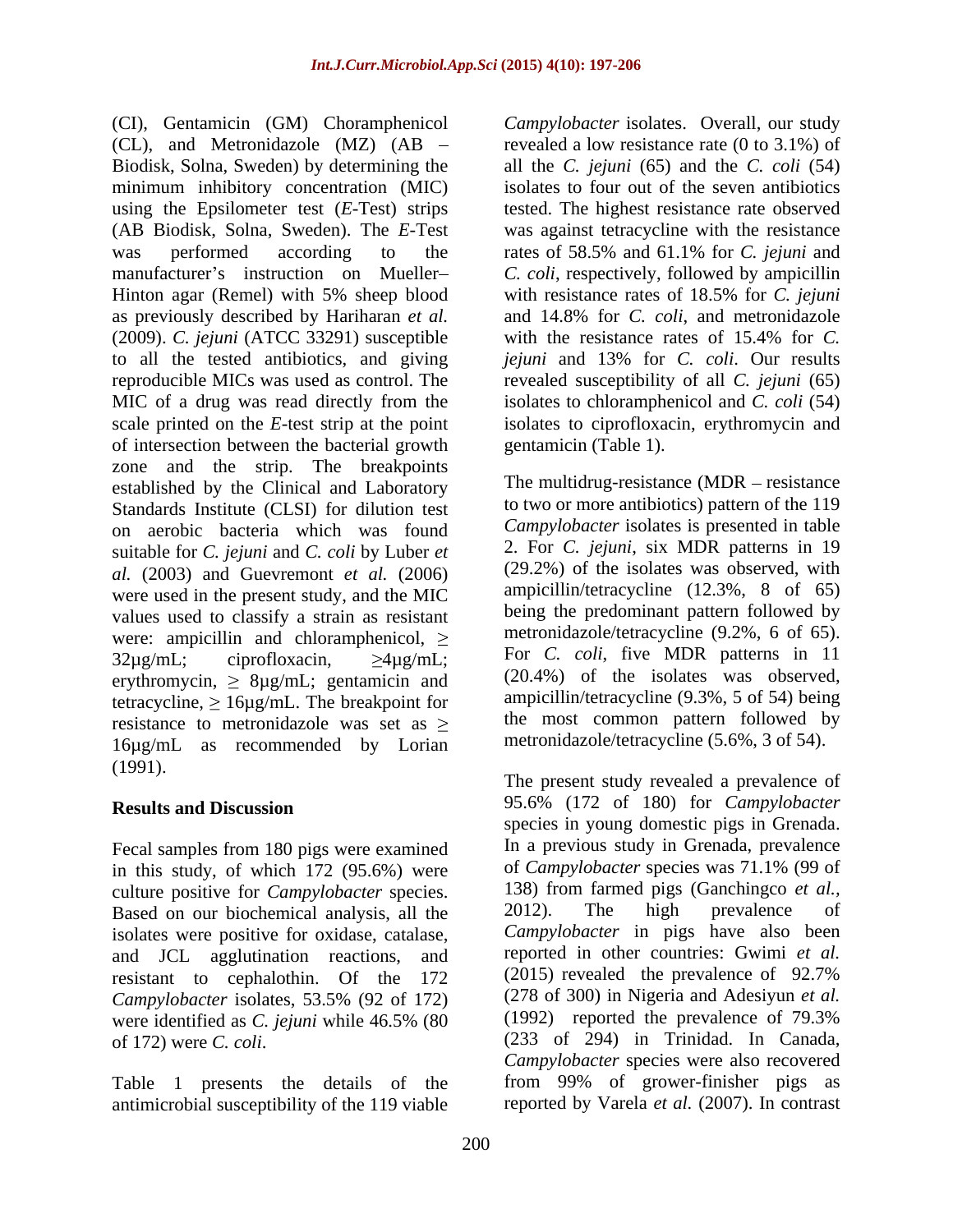to the high prevalence found in our study, a exposure of the tested pigs to *C. jejuni* from lower prevalence has been reported by sources in Grenada other than pigs which others: in the United States, a study carried include poultry (Hariharan *et al.,* 2009; out by Gebreyes *et al.* (2005) on swine fecal Miller *et al.,* 2010; Sharma *et al.,* 2015; samples revealed a lower rate of 55.8%. In Stone *et al.,* 2013), sheep and goats (Stone Nepal, Ghimire *et al.* (2014) reported a lower rate of 38.8% in porcine carcass. These differences in reported prevalence of swabs), and different bacterial isolation and aerotolerance and starvation survival

isolated species in our study was *C. jejuni* agreement with the results of Ganchingco *et al.* (2012) who identified *C. coli* as the most commonly isolated species (57%) from pigs in Grenada, followed by *C. jejuni* (47%). In reported a higher prevalence of *C. coli* (64.6%) compared to *C. jejuni* (14.6%). In Nigeria, Gwimi *et al.* (2015) also reported a higher prevalence of *C. coli (*78.7%)

High prevalence rates of *C. coli* in pigs have researchers worldwide, ranging from 50% to ciprofloxacin, predominance of *C. jejuni* (53.5%) observed in the present study may be due to the

*et al.,* 2014), mongooses (Miller *et al.,* 2014) and/or the environment (soil and water).

*Campylobacter* in pigs compared to our Studies have shown that *C. jejuni* is capable results could be due to different sampling of surviving in the environment despite their methods (fecal samples versus carcass fastidious nature, as they can exhibit identification methods. These differences (Bronowski *et al.,* 2014). We report could also reflect true differences in isolation of only two species (*C. jejuni* and prevalence over time and in different *C. coli)* from pigs in Grenada. Other geographic regions. researchers also report isolation of only *C.*  Based on the phenotypic identification of *al.,* 2012) and in Trinidad (Adesiyun *et al., Campylobacter* species, the most commonly 1992). However, Gwimi *et al.* (2015) in (53.5%), with the remainder 46.5% being *C.*  species from pigs including *C. upsaliensis coli*. Our observations were not in (5.4%), and *C. hyointestinalis* (1.8%) using aerotolerance and starvation *jejuni* and *C. coli* in Grenada (Ganchingco *et*  Nigeria isolated other *Campylobacter* additional selective media.

Trinidad, Adesiyun *et al.* (1992) also resistance rate ranging from 0 to 3.1% of all compared to *C. jejuni* (14%). tested *C. jejuni* and *C. coli* isolates from pigs also been reported by many other follows: for *C. jejuni*, zero resistance rate to 100% (Aarestrup *et al.,* 1997; Ghimire *et al.,* erythromycin, and gentamicin; and for *C.*  2014; Guevremont *et al.,* 2004; Mdegela *et coli*, ciprofloxacin (1.8%), chloramphenicol *al.,* 2011; Munroe *et al.,* 1983; Payot *et al.,* (3.6%), and gentamicin (0%) which are in 2004; Saenz *et al.,* 2000; Steinhauserova *et*  close agreement with the resistance rates *al.,* 2005; Thakur and Gebreyes, 2005b; Van observed in this study (Table 1). However, Looveren *et al.*, 2001; Varela *et al.*, 2007). <br>Although many studies have shown that *C*. *for C. coli* reported by these authors *coli* is the most frequently isolated (Ganchingco *et al.,* 2012) was higher than *Campylobacter* species from pigs, the the resistance rate to erythromycin (0%) for In the present study, the antimicrobial susceptibility assays revealed a low the 65 *C. jejuni* and 54 *C. coli* isolates to four out of the seven antibiotics tested (Table 1). This is in agreement with the findings of Ganchingco *et al.* (2012) who in Grenada to these same antibiotics. Their results revealed low resistance rates as chloramphenicol, the resistance rate to erythromycin (8.9%) for *C. coli* reported by these authors *C. coli* observed in the current study.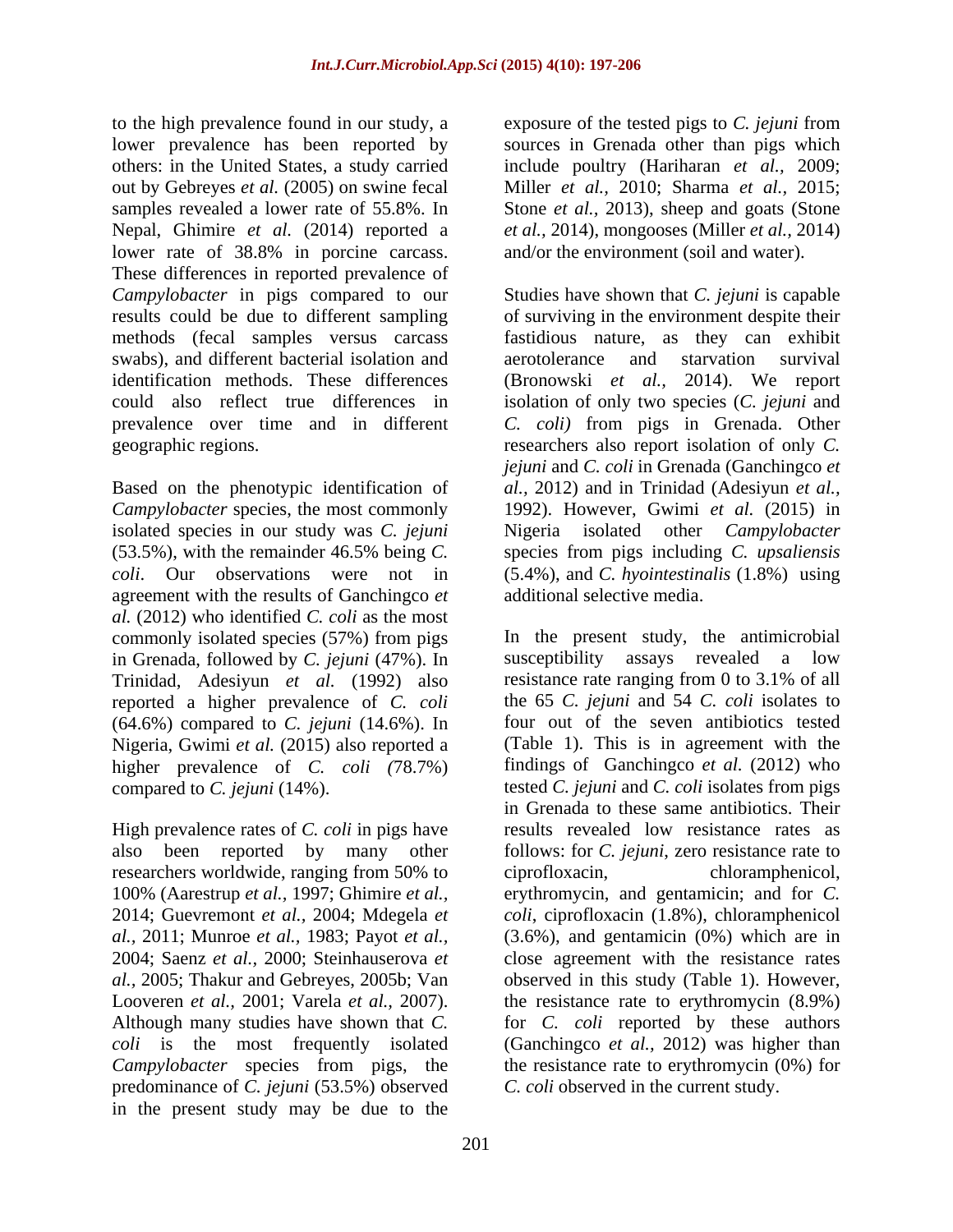| Antibiotic (strip conc.  |            | <i>C. jejuni</i> $(n = 65)$ |                   | <i>C. coli</i> $(n = 54)$ |
|--------------------------|------------|-----------------------------|-------------------|---------------------------|
| $(\mu g/ml))$            | Resistance | Susceptible                 | <b>Resistance</b> | Susceptible               |
|                          |            |                             | # $(9/6)**$       |                           |
| Ampicillin (AM-256)      | 12(18.5)   | 53 $(81.5)$                 | 8(14.8)           | 46(85.2)                  |
| Ciprofloxacin (CI-32)    | 1(1.5)     | 64 (98.5)                   |                   | 54 (100)                  |
| Chloramphenicol (CL-256) |            | 65 (100)                    | (1.9)             | 53(98.1)                  |
| Erythromycin (EM-256)    | 2(3.1)     | 63 (96.9)                   |                   | 54 (100)                  |
| Gentamicin (GM-256)      | 1(1.5)     | 64 (98.5)                   |                   | 54 (100)                  |
| Metronidazole (MZH-256)  | 10(15.4)   | 55 (84.6)                   | 7(13)             | 47(87)                    |
| Tetracycline (TC-256)    | 38(58.5)   | 27(41.5)                    | 33(61.1)          | 21(38.9)                  |

**Table.1** Antimicrobial susceptibility profiles of the 119 viable *Campylobacter* isolates recovered in this study as determined by *E-*Test against seven antibiotics

\*\*#: Number, % (percentage): values are rounded up and down to one decimal place.<br><sup>a</sup>: Strip concentration for all the antibiotics ranged from 0.016 to 256µg/ml except for ciprofloxacin which ranged from 0.002 to 32 µg/ml.

**Table.2** Multidrug-resistant patterns of the 119 viable *Campylobacter* isolates recovered in this study as determined by *E-*Test against seven antibiotics

|                    | C. jejuni $(n-65)$    | C. coli $(n-54)$                                                           |                       |
|--------------------|-----------------------|----------------------------------------------------------------------------|-----------------------|
| <b>Antibiotics</b> | # $(%)**$ of isolates | <b>Antibiotics</b>                                                         | # $(%)**$ of isolates |
| AM/TC              | 8(12.3)               | AM/TC                                                                      | 5(9.3)                |
| EM/MZH             | 1(1.5)                | $\ensuremath{\mathsf{T}\mathsf{C}}\xspace/\ensuremath{\mathsf{CL}}\xspace$ | (1.9)                 |
| MZH/TC             | 6(9.2)                | MZH/TC                                                                     | 3(5.6)                |
| GM/TC              | 1(1.5)                | AM/MZH                                                                     | 1(1.9)                |
| AM/MZH/TC          | 2(3.1)                | AM/MZH/TC                                                                  | (1.9)                 |
| AM/EM/MZH/TC       | 1(1.5)                |                                                                            |                       |
| Р^40               | 19(29.2)              | <b>Total</b>                                                               | 11(20.4)              |

\*\*#: Number, % (percentage): values are rounded up and down to one decimal place.

 $AM = Ampicillin, CI = Ciproflox (CL = Chloramphenicol, EM = Eythromycin, GM = Gentamicin, MZH =$ Metronidazole, TC = Tetracycline.

High resistance rates to erythromycin for *C*. of choice for treating invasive *coli* isolated from pigs have been reported in campylobacteriosis cases in humans 39.7% to 92.6% (Aarestrup *et al.,* 1997; Payot *et al.,* 2004; Saenz *et al.,* 2000; *et al.*, 2001). The resistance rates to resistance gene not only to other resistance to these antibiotics are environment. concerning, since the antibiotics are the drug

previous studies in different parts of the (Ganchingco *et al.,* 2012; Thakur and world with the resistance rates ranging from Gebreyes, 2005a, b). Furthermore, as the Thakur and Gebreyes, 2005b; Van Looveren strains, the animals can easily transfer the erythromycin (3.1%) and ciprofloxacin Campylobacter strains but also to other (1.5%) for *C. jejuni* observed in the present enteric pathogen of humans and animals and study are very low. However, the isolation can shed erythromycin and/or ciprofloxacinof *Campylobacter* strains exhibiting resistant *Campylobacter* strains into the of choice for treating invasive campylobacteriosis cases in humans pigs harbor erythromycin and/or ciprofloxacin-resistant *Campylobacter* resistance gene not only environment.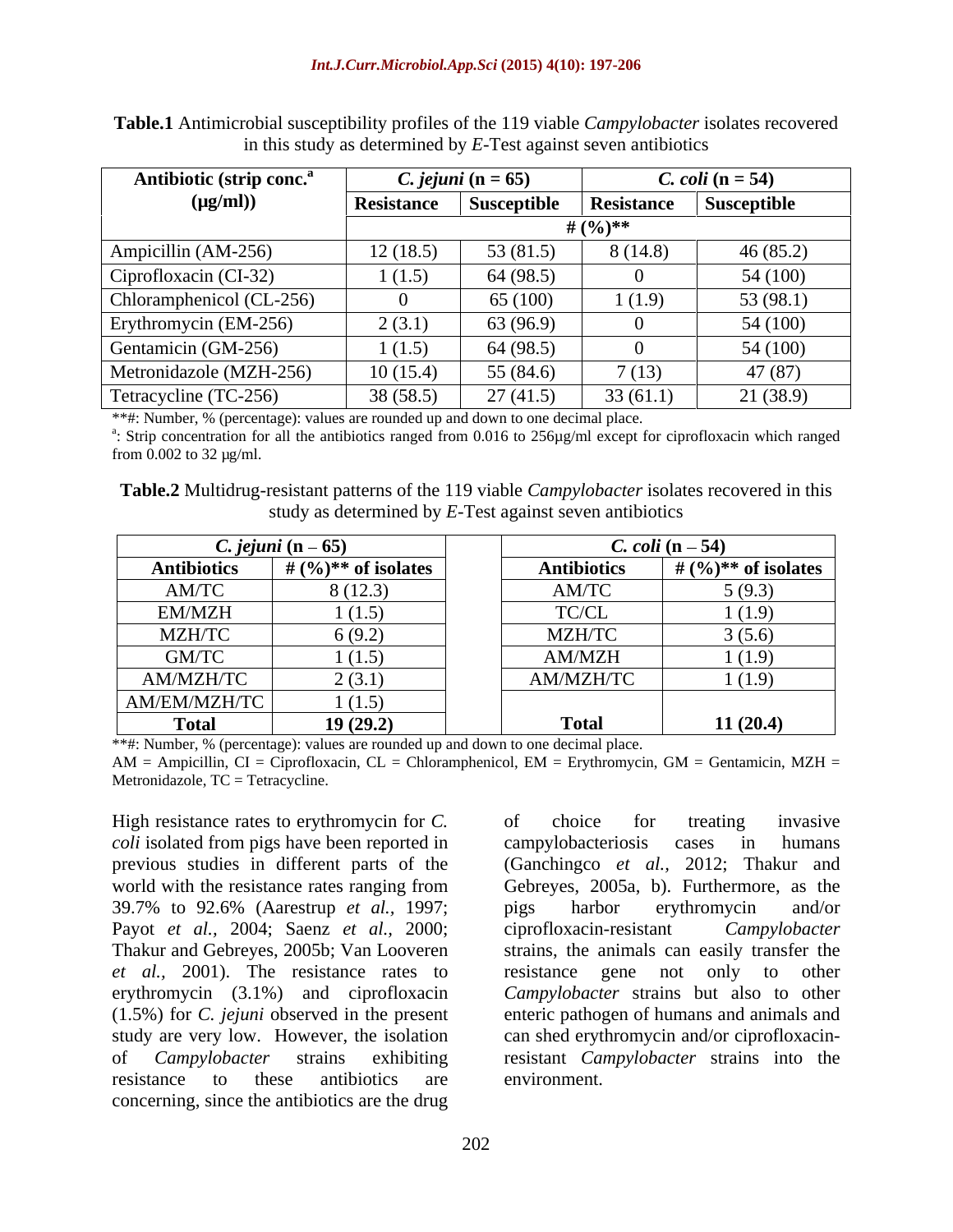noted for both *C. jejuni* (58.5%) and *C. coli*  $(61.1\%)$  in this study. This is in agreement *jejuni* and 80.4% for *C. coli*) reported by Ganchingco *et al.* (2012). The pattern of Ganchingco *et al.* (2012). Over the last 2 Their observations differed from the decades, other researchers have observed the observations of our study, as Rollo *et al.,* 2010; Thakur and Gebreyes, 2005b).

to the earlier study, continued monitoring of Campylobacter strains since these the resistance pattern is necessary in order to identify the risk factors for the emergence of ampicillin-resistant *C. coli* strains in Grenada. **Acknowledgements** 

Some of our isolates *C. jejuni* (15.4%) and The authors are thankful to the St. George's *C. coli* (13%) showed resistance to University for providing funds for the metronidazole. The study of Ganchingco *et*  research. We acknowledge Mr. Sean al. (2012) revealed a lower resistance rates Manning, Veterinary student of St. George's (2.3% *C. jejuni* and 5.4% *C. coli*) to University, School of Veterinary Medicine, metronidazole. Although metronidazole is for assistance with laboratory aspect of this not commonly used against *Campylobacter* infection in humans, metronidazole resistance may serve as a marker for *Campylobacter* species from human

High resistance rates to tetracycline were MDR patterns of *C. jejuni* and *C. coli* with the high resistance rates (58.1% for *C*. was the most common pattern for both MDR isolated from pigs in Grenada. Ampicillin/tetracycline resistance pattern was the most common pattern for both MDR *C. jejuni* (12.3%) and *C. coli* (9.3%).

tetracycline resistance observed in our study MDR pattern of*Campylobacter* species of with *C. coli* (61.1%) showing higher pig origin have been reported in United resistance rates than *C. jejuni* (58.5%) is in States and in France by Gebreyes *et al.* agreement with the pattern observed by (2005) and Payot *et al.* (2004), respectively. same tetracycline resistance pattern in *C.*  erythromycin/nalidixic acid /tetracycline *jejuni* and *C. coli* (Hariharan *et al.,* 1990; resistance pattern was the most common Their observations differed from the observations of our study, as MDR pattern in their studies.

The resistance rate to ampicillin in our study In conclusion, this study documents the was 18.5% and 14.8% for *C. jejuni* and *C.*  prevalence of antibiotic-resistant *C. jejuni coli*, respectively. This is in agreement with and *C. coli* in young pigs in Grenada. the resistance rate to ampicillin for *C. jejuni* Among the *C. jejuni* and *C. coli* isolates, the (14%) reported by Ganchingco *et al.* (2012). <br>However, our results show a higher tetracycline, ampicillin and metronidazole resistance rate for *C. coli* (14.8%) compared was very low. Resistance to erythromycin to the 5.4% reported by Ganchingco *et al.* and ciprofloxacin was low but requires (2012). Because the level of resistance to continuous monitoring in order to determine ampicillin for *C. coli* isolated from pigs in the risk factor for the emergence of our study have increased slightly compared erythromycin and ciprofloxacin-resistant resistance rate to drugs other than tetracycline, ampicillin and metronidazole *Campylobacter* strains since these antibiotics are used in the treatment of severe invasive cases of campylobacteriosis.

## **Acknowledgements**

study.

### **Reference**

diarrheic cases (Andersen *et al.*, 2006). Aarestrup, F.M., Nielsen, E.M., Madsen, M.,<br>Engberg, J. 1997. Antimicrobial<br>The present study is the first to report on susceptibility patterns of thermophilic Aarestrup, F.M., Nielsen, E.M., Madsen, M., Engberg, J. 1997. Antimicrobial susceptibility patterns of thermophilic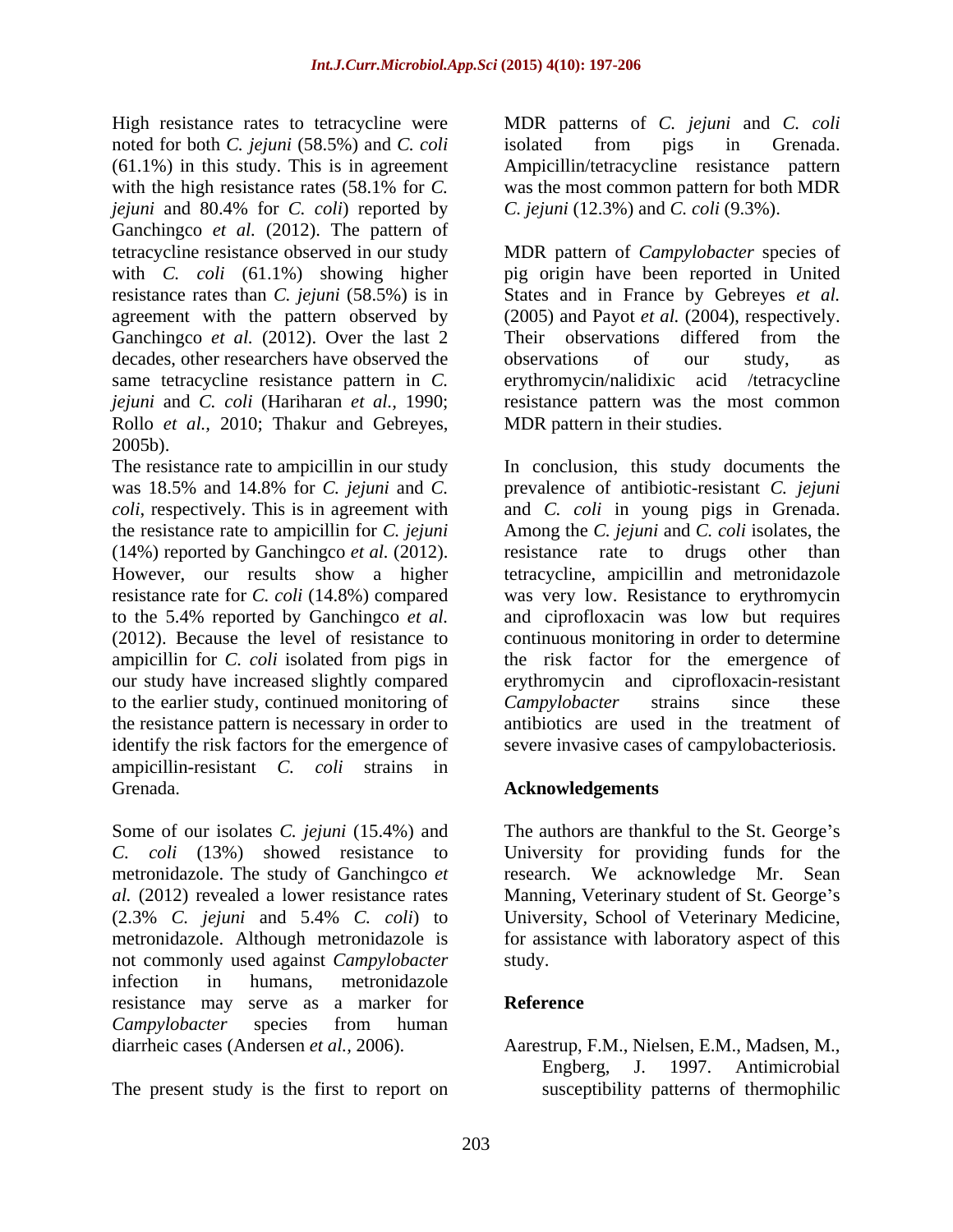- Adesiyun, A. 1999. Antibiograms of and pet animals and wildlife on
- Adesiyun, A.A., Kaminjolo, J.S., Loregnard, *Campylobacter* infections in calves,
- Andersen, S.R., Shukri, N.M., Boel, J., Campylobacter isolates recovered from
- 
- Bronowski, C., James, C. E., Winstanley, C. 2014. Role of environmental survival  $Res.$ , 70(2): 81–86.
- 
- EFSA. 2013. The European Union summary report on trends and sources of *One Health*, 1:1–5.
- EUFIC, 2006. Some animal diseases and and determined by the E-test in their possible impact on food safety.
- Ganchingco, J.R.C., Kumar, K., Stone, D., Hariharan, H. 2012. *Campylobacter*
- *Campylobacter* spp. from humans, Gebreyes, W.A., Thakur, S., Morrow, W.E. pigs, cattle, and broilers in Denmark. 2005. *Campylobacter coli*: prevalence *Antimicrob. Agents Chemother.,* 41(10): 2244–2250. **antimicrobial-free** (ABF) swine thermophilic *Campylobacter* and *Chemother.,* 56(4): 765 768. and antimicrobial resistance in antimicrobial-free (ABF) swine production systems. *J. Antimicrob.*
- *Salmonella* species isolated from stray Ghimire, L., Singh, D.K., Basnet, H.B., Trinidad. *Veterinarski Arhiv.,* 69(4): 229 237. factors of thermophilic *Campylobacter* R., Kitson-Piggott, W. 1992. Chitwan, Nepal. *BMC Microbiol. J.,* Bhattarai, R.K., Dhakal, S., Sharma, B. 2014. Prevalence, antibiogram and risk spp. in dressed porcine carcass of  $14(85): 1-7.$
- piglets, lambs and kids in Trinidad. *Br.*  Guevremont, E., Higgins, R., Quessy, S. *Veter. J., 1*48(6): 547–556. 2004. Characterization of Saadbye, P. 2006. Metronidazole clinically healthy pigs and from resistance in *Campylobacter jejuni* sporadic cases of campylobacteriosis in from poultry meat. *J. Food Protect.,* humans. *J. Food Protect.,* 67(2): 228 69(4): 932 934. 2004. Characterization of *Campylobacter* isolates recovered from clinically healthy pigs and from 234.
- Boosinger, T.R., Powe, T.A. 1988. Guevremont, E., Nadeau, E., Sirois, M., *Campylobacter jejuni* infections in gnotobiotic pigs. *American J. Veter. Res.,* 49(4): 456–458. *Campylobacter* from humans, swine, Quessy, S. 2006. Antimicrobial susceptibilities of thermophilic *Campylobacter* from humans, swine, and chicken broilers. *Can. J. Veter.*
- in transmission of *Campylobacter jejuni*. *FEMS Microbiol. Lett.,* 356(1): 8 19. Nwankwo, I.O., Ibitoye, E.B. 2015. CDC. 2014. *Campylobacter* general Prevalence of *Campylobacter* species information. in faecal samples of pigs and humans *Res., 70(2): 81–86.*<br>Gwimi, P.B., Faleke, O.O., Salihu, M.D., Magaji, A.A., Abubakar, from Zuru Kebbi State, Nigeria. *Int. J. One Health*, 1: 1–5.
	- zoonoses, zoonotic agents and food- Hariharan, H., Sharma, S., Chikweto, A., borne outbreaks in 2011. *EFSA J.,* Matthew, V., DeAllie, C. 2009. 11(4): 3129. Antimicrobial drug resistance as Accessed 28 August 2015. *Iari* isolates from the ceca of broiler Mathew, V., Stratton, G., Sharma, R., *Immunol. Microbiol. Infect. Dis.,* 32(1): Antimicrobial drug resistance as determined by the E-test in *Campylobacter jejuni*, *C. coli*, and *C. lari* isolates from the ceca of broiler and layer chickens in Grenada. *Comp.*   $21 - 28.$
	- *coli* and *C. jejuni* isolated from farmed Hariharan, H., Wright, T., Long, J.R. 1990. pigs in Grenada, West Indies and their antimicrobial resistance patterns. *J.*  susceptibility of *Campylobacter coli Anim. Res.,* 2(3): 237 245. and *Campylobacter jejuni* fromIsolation and antimicrobial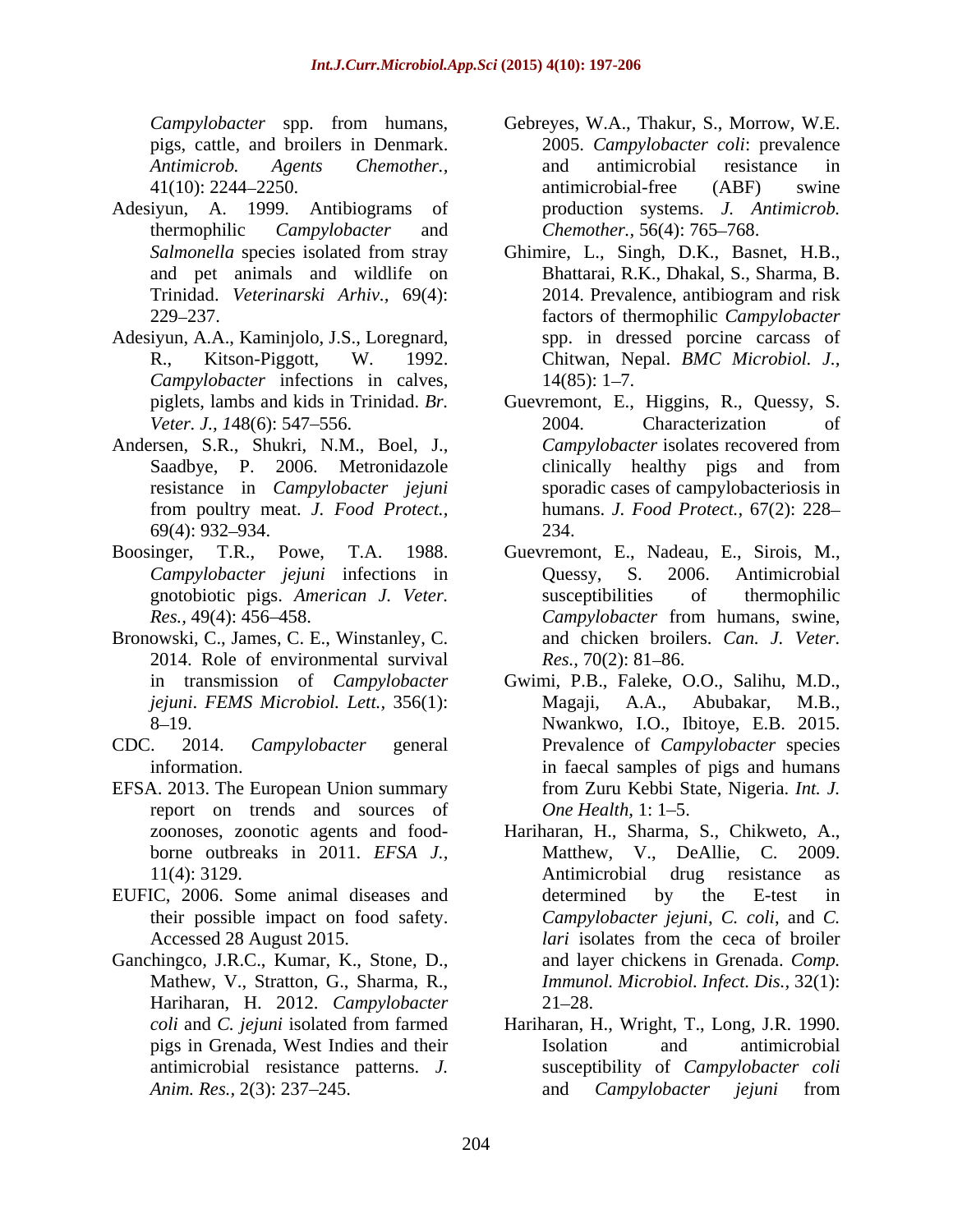slaughter hogs. *Microbiologica,* 13(1):

- Humphrey, T., O'Brien, S., Madsen, M.
- 
- Luber, P., Bartelt, E., Genschow, E., Campylobacter coli isolated from Comparison of broth microdilution, *E* antibiotic susceptibility testing of
- Mdegela, R.H., Laurence, K., Jacob, P., slaughtered at Morogoro slaughter
- Miller, R.S., Miller, W.G., Behringer, M., Hariharan, H., Matthew, V., Oyarzabal,
- Miller, S., Amadi, V., Bekele, A.Z., Zieger, Identification of human and poultry *Campylobacter* sequence types in small
- Munroe, D.L., Prescott, J.F., Penner, J.L. Campylobacter strains isolated from from chickens, cattle, and pigs. *J. Clin.*
- Nachamkin, I. 2003. *Campylobacter* and

1 6. Murray, P.R., Baron, E.J., Jorgensen, 2007. Campylobacters as zoonotic Manual of clinical microbiology, 8th pathogens: a food production edn. American Society for perspective. *Int. J. Food Microbiol.*, Microbiology Press, Washington, D.C. 117(3): 237–257. Pp. 902–914 *Arcobacter* manual of clinical. In: J.H., Pfaller, M.A., Yolken, R.H. (Eds), edn. American Society for Pp. 902–914

- Lorian, V. 1991. Antibiotics in laboratory Payot, S., Dridi, S., Laroche, M., Federighi, medicine, 3rd edn. Williams and M., Magras, C. 2004. Prevalence and Wilkins, Baltimore, MD. The antimicrobial estimate of the set of the set of the set of the set of the set of the set of the set of the set of the set of the set of the set of the set of the set of the set of the set of the Wagner, J., Hahn, H. 2003. fattening pigs in France. *Veter.*  antimicrobial resistance of *Campylobacter coli* isolated from *Microbiol.,* 101(2): 91–99.
	- Test, and agar dilution methods for Perez-Perez, G.I., Kienesberger, S. 2013. *Campylobacter jejuni* and *Campylobacter coli*. *J. Clin.* infections and intoxications, 4th edn. *Microbiol.,* 41(3): 1062–1068. **Academic Press, San Diego. Pp. 165–** *Campylobacter*. In: Morris J.G., Jr. Potter, M. (Eds.), Foodborne 185
	- Nonga, H.E. 2011. Occurrences of Piccirillo, A., Giacomelli, M., Salata, C., thermophilic *Campylobacter* in pigs Bettanello, S., De Canale, E., Palu, G. slabs, Tanzania. *Trop. Anim. Health Prod.,* 43(1): 83–87. *Campylobacter coli* from humans and 2014. Multilocus sequence typing of *Campylobacter jejuni* and *Campylobacter coli* from humans and chickens in North-Eastern Italy. *New Microbiologica,* 37(4): 557–562.
	- O.A. 2010. DNA identification and Rollo, S.N., Norby, B., Bartlett, P.C., Scott, characterization of *Campylobacter*  H.M., Wilson, D.L., Fajt, V.R., Linz, *jejun*i and *Campylobacter coli* isolated J.E., Bunner, C.E., Kaneene, J.B., from caecal samples of chickens in Huber, J.C., Jr. 2010. Prevalence and Grenada. *J. Appl. Microbiol.,* 108(3): patterns of antimicrobial resistance in 1041 1049. *Campylobacter* spp isolated from pigs U., Hariharan, H., Stone, D. 2014. conventional production methods in Indian mongooses (*Herpestes*  reared under antimicrobial-free and eight states in the Midwestern United States. *J. Am. Veter. Med. Assoc.,*  $236(2): 201 - 210.$
	- *auropunctatus*) in Grenada, West Saenz, Y., Zarazaga, M., Lantero, M., Indies. *Int. J. Veter. Med. Res. Reports,* Gastanares, M.J., Baquero, F., Torres, 2014(2014). C. 2000. Antibiotic resistance in 1983. *Campylobacter jejuni* and animals, foods, and humans in Spain in *Campylobacter coli* serotypes isolated 1997–1998. Antimicrob. Agents *Campylobacter* strains isolated from 1997 1998. *Antimicrob. Agents Chemother., 44(2): 267-271.*
	- *Microbiol.,* 18(4): 877 881. Sharma, R., Tiwari, K., Matthew-Belmar, V., Kumar, S., Goyal, S.M., Amadi,